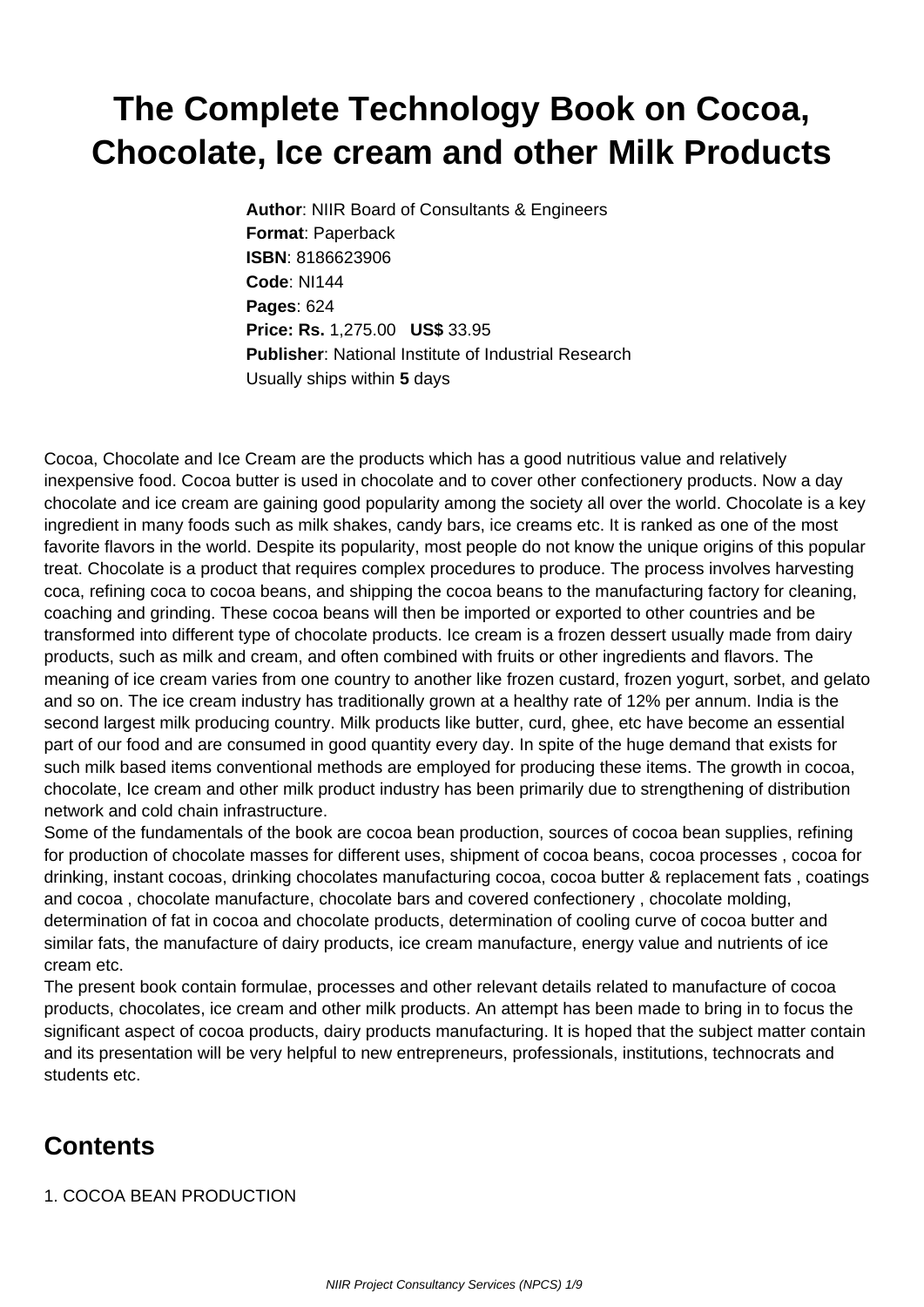Introduction Botanical types The preparation of cocoa beans **Fermentation**  Drying The cut test Sources of cocoa bean supplies Shipment of cocoa beans Infestation of cocoa Microbiology of cocoa 2. COCOA MASS, COCOA POWDER, COCOA BUTTER Introduction Cocoa mass Cocoa powder Cocoa butter Quality control 3. PARTICLE SIZE REDUCTION Introduction Current types of particle size reduction process Grinding cocoa nib into cocoa mass Refining of chocolate masses The roll refiner Refining for production of chocolate masses for different uses 4. COCOA PROCESSES RawBean Cleaning Roasting The NARS Process **Micronizer**  Roasting of Nib **Sterilization**  Alkalization Cocoa Liquor Treatment Winnowing(Cracking & Fanning) Winnowing Machines Large nib: Small nib: Nib dust (fine nib) Shell dust, small shell, cyclone dust Large shell NIB GRINDING, COCOA LIQUOR, HEAT TREATMENT Ball or Bead Mills PROCESSING OF COCOA LIQUOR Flavour Development Processes (The following is a summary of the methods used.) Simple Heating of Thin Films ThinFilm Roasting and Air Scrubbing ThinFilm Roasting with Vacuum General Comments ALKALIZATION Alkalization of Nibs Alkalization of Liquor Drying, Roasting, Pressing, and Grinding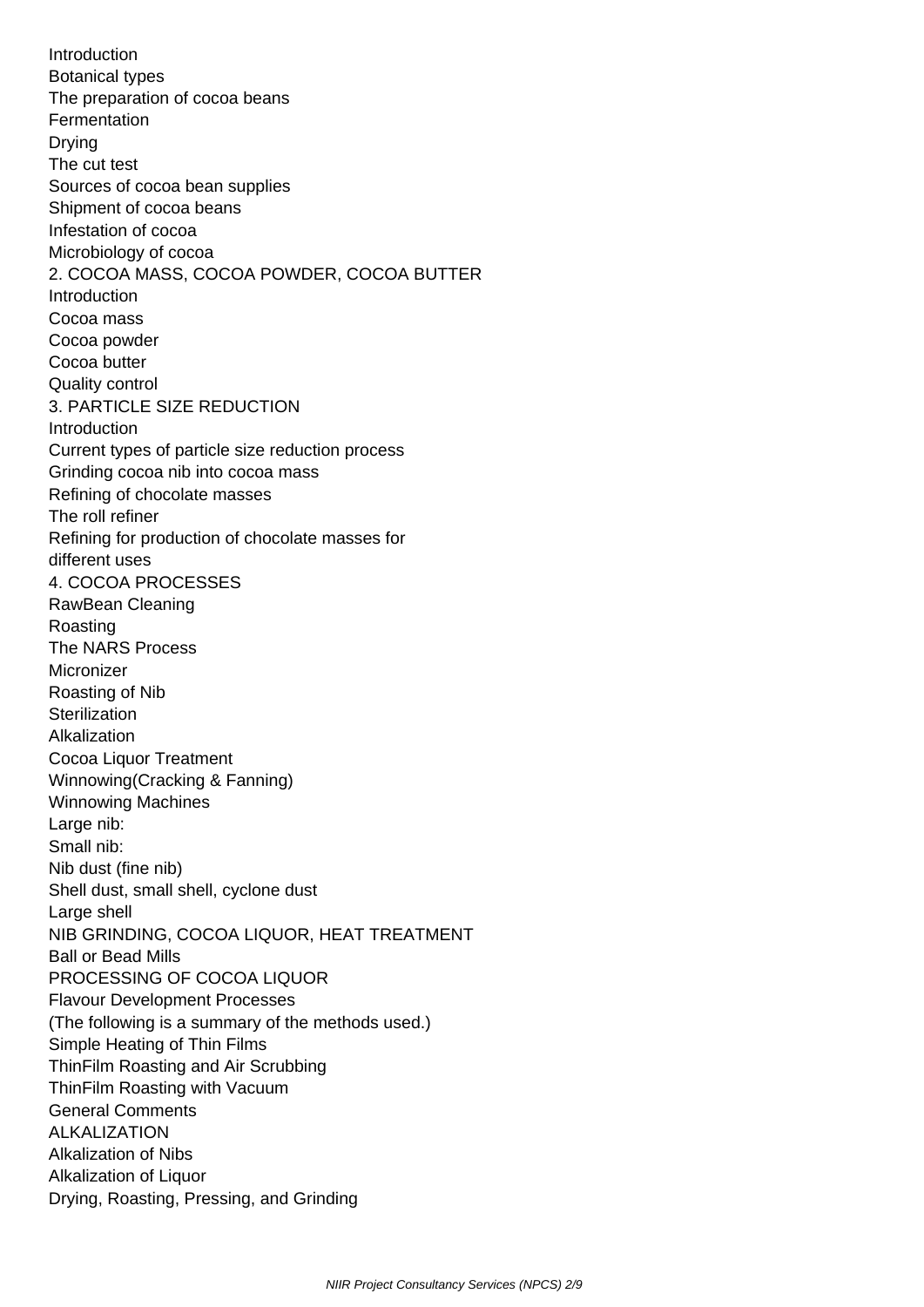Alkalization of Cocoa Cake Alkalization of Whole Beans Water Treatment LIQUOR PRESSING Temperature of the Liquor Moisture Content Degree of Roast/Protein Coagulation Homogenizing Particle Size **Pressures**  EXPELLER PRESSING COCOA GRINDING Cocoa Fineness COCOA FOR DRINKING, INSTANT COCOAS, DRINKING CHOCOLATES MANUFACTURING COCOA Drinking Cocoa Instant Cocoa Drinking Chocolate COCOA POWDER MICROBIOLOGY, COMPOSITION, ANALYSIS Cocoa Composition and Specifications Contamination and Adulteration of Cocoa Powder 5. Cocoa Butter & Replacement Fats COCOA BUTTER Prime Pressed Cocoa Butter ExpellerPressed Cocoa Butter SolventExtracted Cocoa Butter Constitution of Cocoa Butter Properties of Cocoa Butter New Sources of Supply Natural Variations Supercooling, Cooling Curves Crystallization, Polymorphism Hardness, Penetration **Contraction**  Solvent Extraction of Cocoa Butter Refining of SolventExtracted Fat Deodorization of Cocoa Butter COCOABUTTER REPLACEMENT FATS Equivalent Fats (CBE) Substitute Fats (CBS) Other Fats Associated with Cocoa Butter Allied Fats 6. EMULSIFIERS IN CHOCOLATE CONFECTIONERY 7. COATINGS AND COCOA VEGETABLE LECITHINS Soya Lecithin Other Vegetable Lecithins Fractionated and Modified Vegetable Lecithins USE OF VEGETABLE LECITHIN AND OTHER PHOSPHOLIPIDS IN CHOCOLATE SYNTHETIC PHOSPHOLIPIDS AND MODIFIED VEGETABLE LECITHINS Toxicity Checks on YN Viscosity Other Physical Effects of Lecithin Addition Other Surface Active Compounds RHEOLOGY, VISCOSITY, DEFINITIONS, MEASUREMENT OF VISCOSITY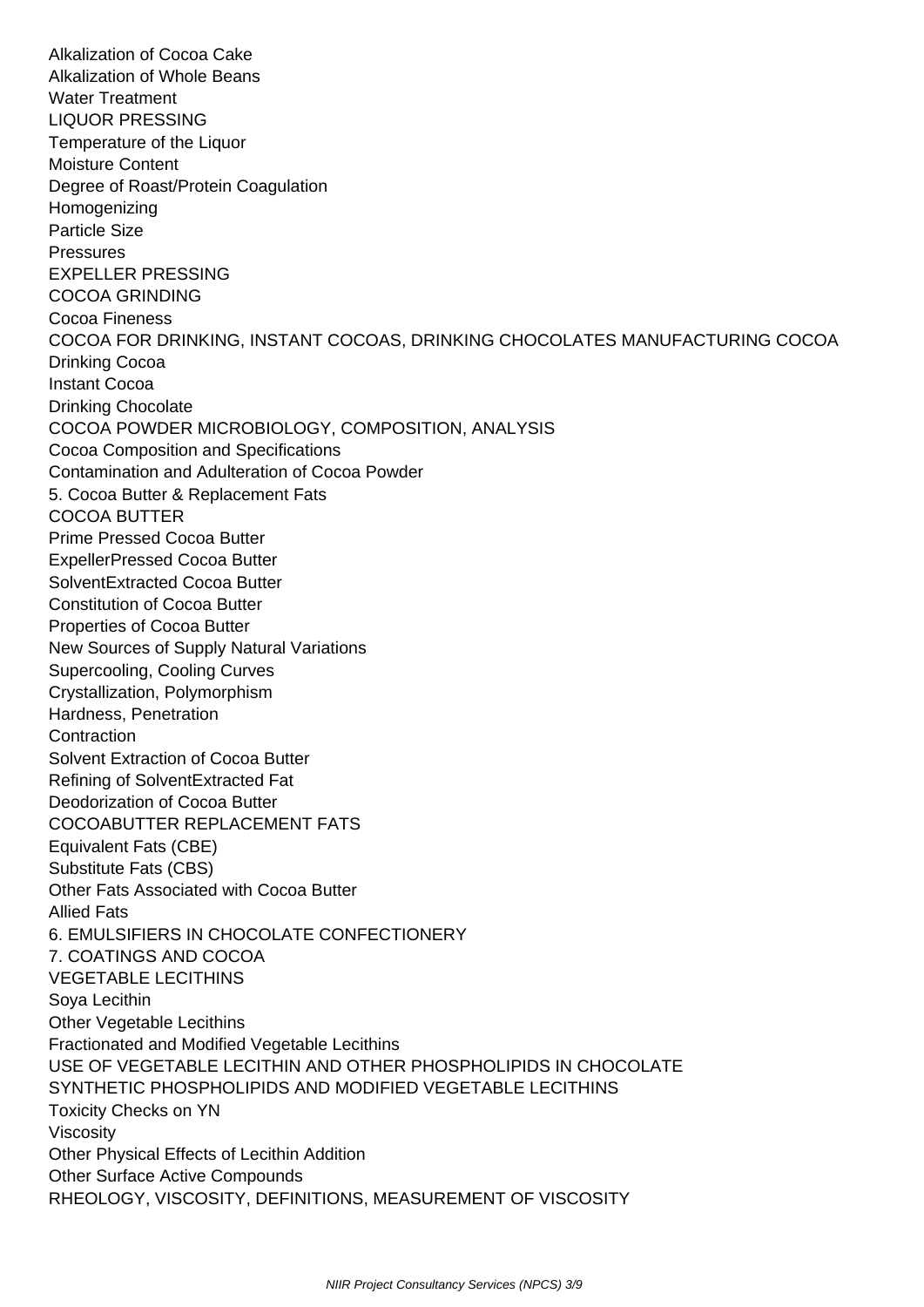**VISCOMETERS**  Simple Viscometers Rotational Viscometers The Gardner Mobilometer USE OF LECITHIN IN CHOCOLATE, COCOA POWDER, CHOCOLATE DRINKS **Chocolate**  Cocoa and Drinking Chocolate Powders 8. CHOCOLATE MANUFACTURE INGREDIENTS Sugar and Other Sweeteners Cocoa Butter Milk Products **Emulsifiers**  Other Fats FLAVOUR REWORK CHOCOLATE PROCESSES Preparation of Ingredients Mixing Refining Milk Chocolate Processes **Conching**  Other Conches and Chocolate Making Systems Viscosity of Chocolate 8. CHOCOLATE BARS AND COVERED CONFECTIONERY PRODUCTION METHODS Molding Enrobing Panning **Tempering**  OTHER CHOCOLATE PROCESSES Chocolate Drops (Chips) Roller Depositing Aerated Chocolate Chocolate Flake or Bark Chocolate Vermicelli or Streusel Laminated Chocolate Chocolate Tempering Compound Coatings Measurement of Degree of Temper CHOCOLATE MOLDING Molding Chocolate Blocks or Bars Hollow Goods Foiled Articles Shell Forming Equipment The Westal SCB Process COMPOSITION OF CHOCOLATE FOR MOLDING MOLDING AND SHELL PLANT COOLERS **Tablets**  Shells GOOD MANUFACTURING PRACTICE CHOCOLATE ENROBING **Mechanical**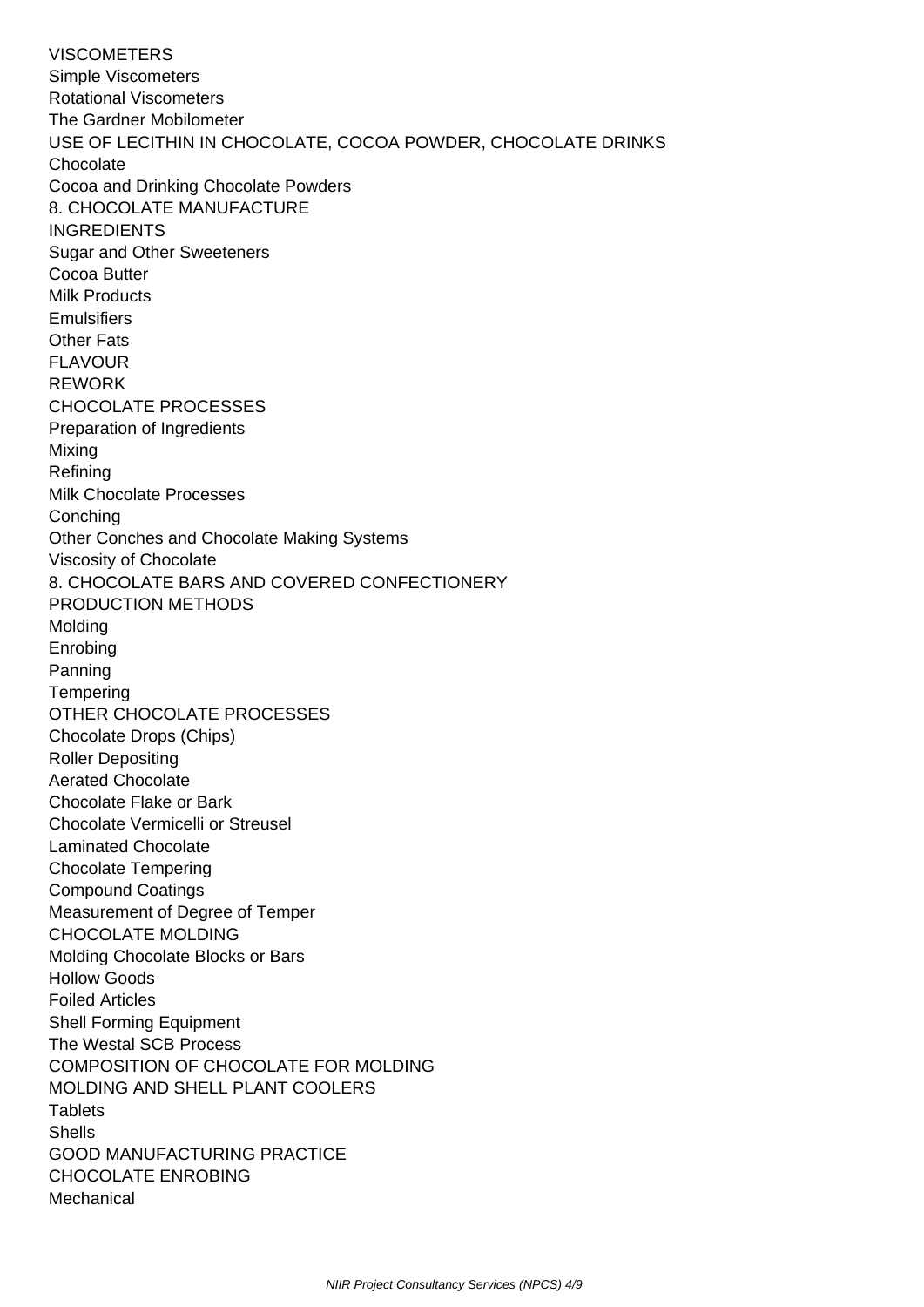Chocolate Cooling Enrober Coolers Automatic Enrober Systems Chocolate Enrobing Problems Zein Glazes 9. QUALITY CONTROL Who Decides the Standard of Quality? Who Controls Quality? How Should Quality Control Be Organized? RAW MATERIALS Type of Raw Material The Supplier PROCESS CONTROL InLine Process Control FINISHED PRODUCT INSPECTION Appearance Incidence of Sampling Taste Checks Weight Control Shelf Life Keeping Limits and Keeping Tests Microbiological Quality Control Food poisoning Factory Hygiene and Sanitation Prevention of Foreign Matter Contamination Travel Tests 10. SPECIAL METHODS OF ANALYSIS PARTICLESIZE DETERMINATION Methods of Determination **Micrometer Metriscope**  Method of Determination **Microscopes**  Sieving Methods for Determining Particle Size Elutriation (Sedimentation) Methods Particle Sizing by Laser Beam The Coulter Counter DETERMINATION OF FAT IN COCOA AND CHOCOLATE PRODUCTS Rapid Methods using Trichlorethylene Extraction Refractometer Methods Determination of Fat Using Nuclear Magnetic Resonance Determination of Cooling Curve of Cocoa Butter and Similar Fats Method Apparatus Procedure The Melting Point of Fats Determination of Fusion, Slip and Clear points **Determination**  Softening Point of Fats Barnicoat Method Hardness of Fats Foam Test Modified Bickerman Method WATER ACTIVITY, EQUILIBRIUM RELATIVE HUMIDITY Determination of A/W Calculation of A/W/ERH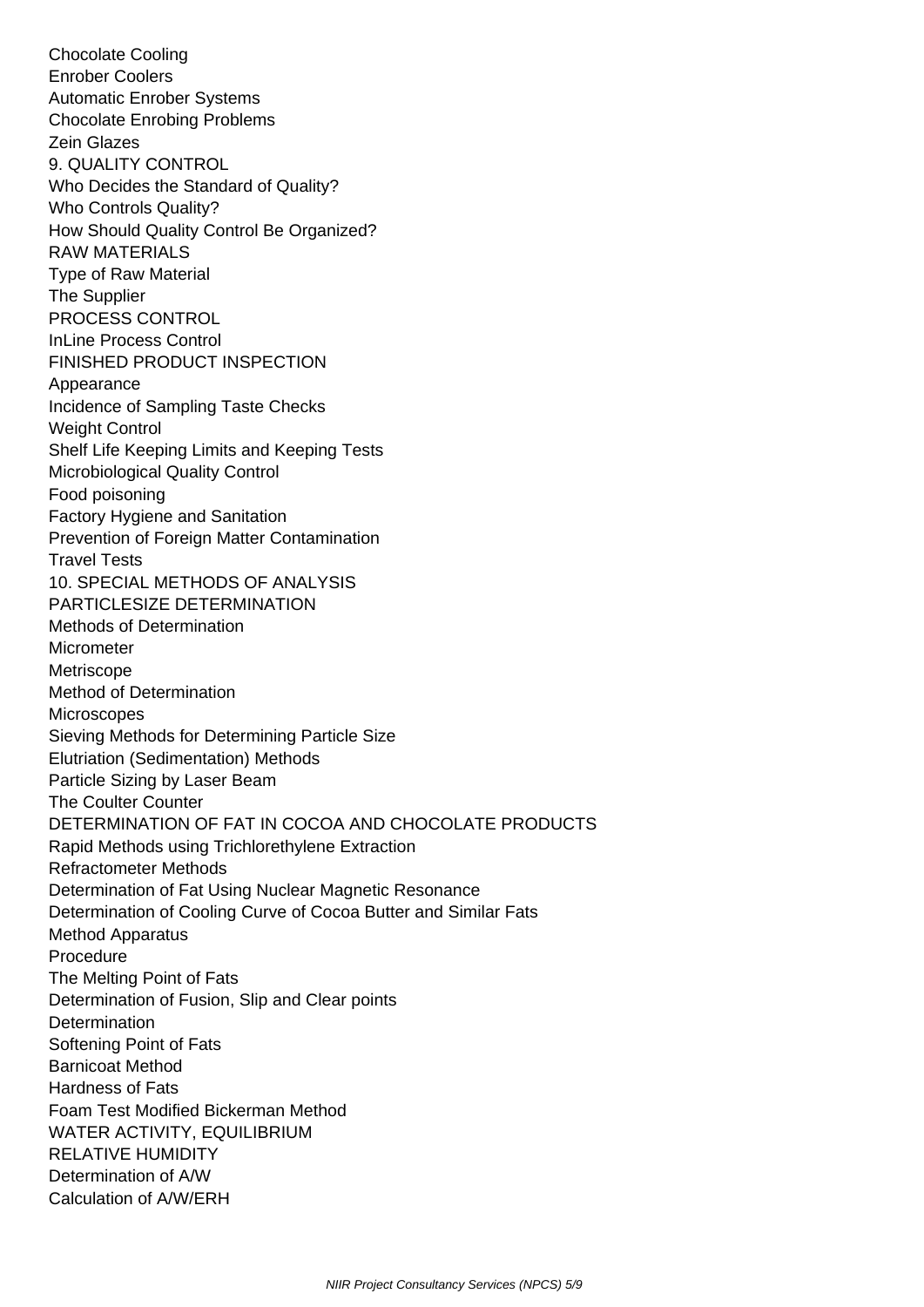Determining A/W Using Solutions of Salts A/W Determination by Protimeter SCIENTIFIC INSTRUMENTS EMPLOYED IN PRODUCTION DEPARTMENTS Viscometers Refractometers 1. Traditional Method 2. Standardized Method SWEETENED DAHI Market Quality Packaging and Storage Keeping Quality Increasing Keeping Quality Dahi Powder 1. Whole Milk Dahi 2. Skimmed Milk Dahi 11. THE MANUFACTURE OF DAIRY PRODUCTS **Butter**  CHURNING CHEESE THE MANUFACTURE OF HARD CHEESE SOFT CHEESE 12. TECHNOLOGY OF KHOA MANUFACTURE AND STORAGE **EFINITION**  KHOA A REMUNERATIVE PRODUCT WITH SIMPLE TECHNOLOGY VARIETIES AND GRADES OF KHOA 1. Pindi 2. Dhap 3. Danedar CHEMICAL COMPOSITION OF KHOA MICROBIOLOGICAL QUALITY OF KHOA EXISTING TRADE PRACTICES METHODS OF MANUFACTURE SMALL SCALE PREPARATION OF KHOA 1. Equipment 2. Quality of Milk 3. Traditional Process IMPROVED BATCH METHOD FOR KHOA PREPARATION PACKAGING AND STORAGE OF KHOA LEGAL ASPECT OF KHOA MANUFACTURE 13. TECHNOLOGY OF MANUFACTURE OF YOGHURT AND DAHI YOGHURT 2. Details of Manufacture METHOD OF PREPARATION OF FLAVOURED YOGHURT CURD (DAHI) **DEFINITION CLASSIFICATION**  FOOD AND NUTRITIVE VALUE **COMPOSITION**  USES OF DAHI SWEET SOUR DAHI 1. Traditional Method 2. Standardized Method SWEETENED DAHI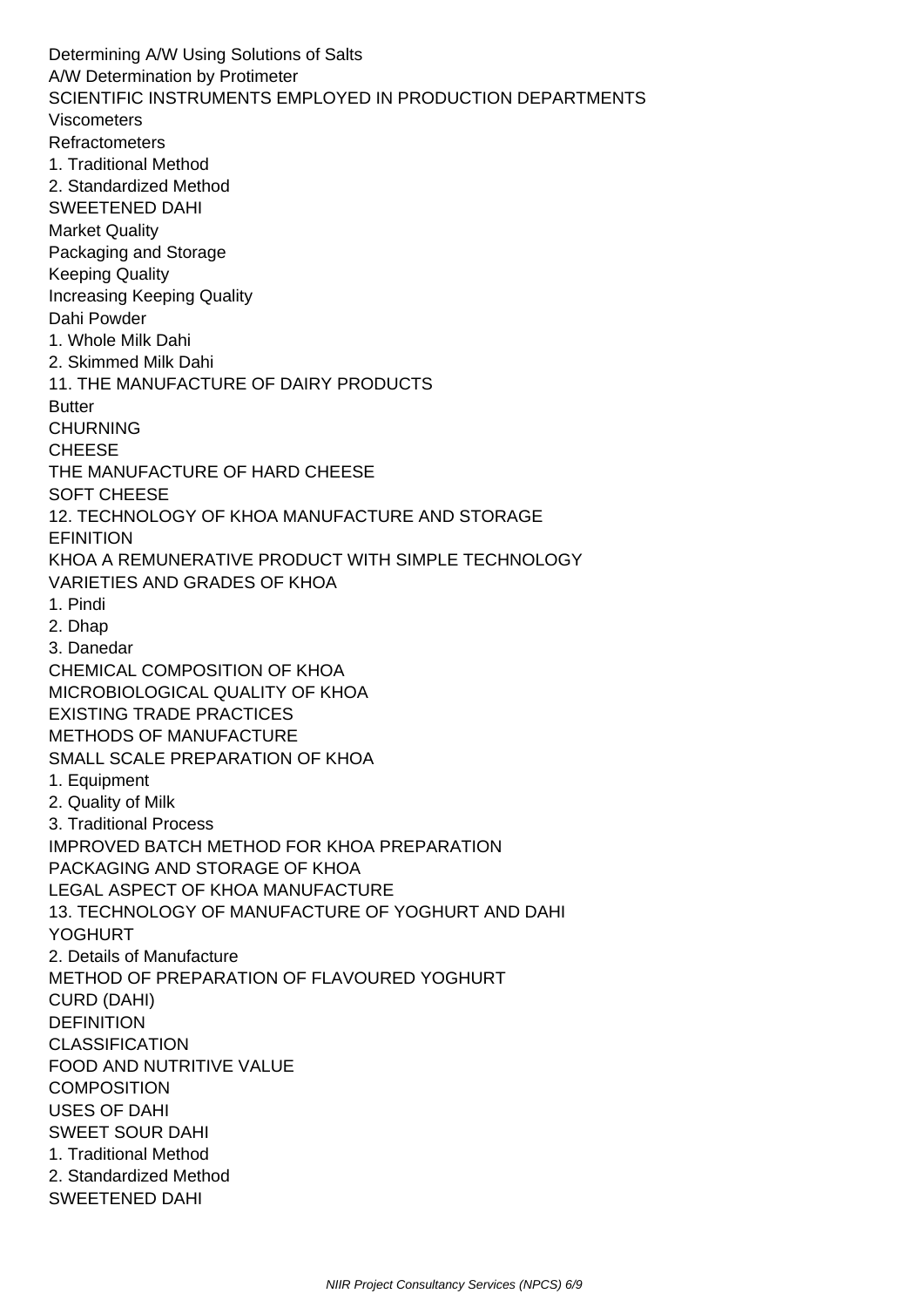Market Quality Packaging and Storage Keeping Quality Increasing Keeping Quality Dahi Powder 1. Whole Milk Dahi 2. Skimmed Milk Dahi 14. FLAVOUR DEVELOPMENT IN CHOCOLATE Introduction **Fermentation**  Drying Roasting Conching Conclusion 15. ICE CREAM 16. ENERGY VALUE AND NUTRIENTS OF ICE CREAM ENERGY VALUE AND NUTRIENTS CALORIC CONTENT OF ICE CREAM AND RELATED PRODUCTS PROTEIN CONTENT OF ICE CREAM MILKFAT CONTENT CARBOHYDRATES IN ICE CREAM MINERALS IN ICE CREAM VITAMINS IN ICE CREAM PALATABILITY AND DIGESTIBILITY OF ICE CREAM 17. ICE CREAM INGREDIENTS OPTIONAL INGREDIENTS COMPOSITION OF MILK MILK PRODUCTS USED IN ICE CREAM Sources of Fat Skim Milk and Buttermilk, Liquid and Dry Dry Whole Milk Concentrated Milks Special Commercial Products Mineral Salts **SWEETENERS**  Relative Sweetness Effect of Sweeteners on Freezing Point Sucrose Corn Sweeteners and Related Ingredients Maple and Brown Sugars **Honey**  Nonnutritive Sweeteners Fat Replacers Sugar Alcohols Syrups 18. STABILIZERS AND EMULSIFIERS USES OF STABILIZERS KINDS OF STABILIZERS CHARACTERISTICS OF INDIVIDUAL STABILIZER INGREDIENTS ICE CREAM IMPROVERS EMULSIFIERS INDUSTRIAL USAGE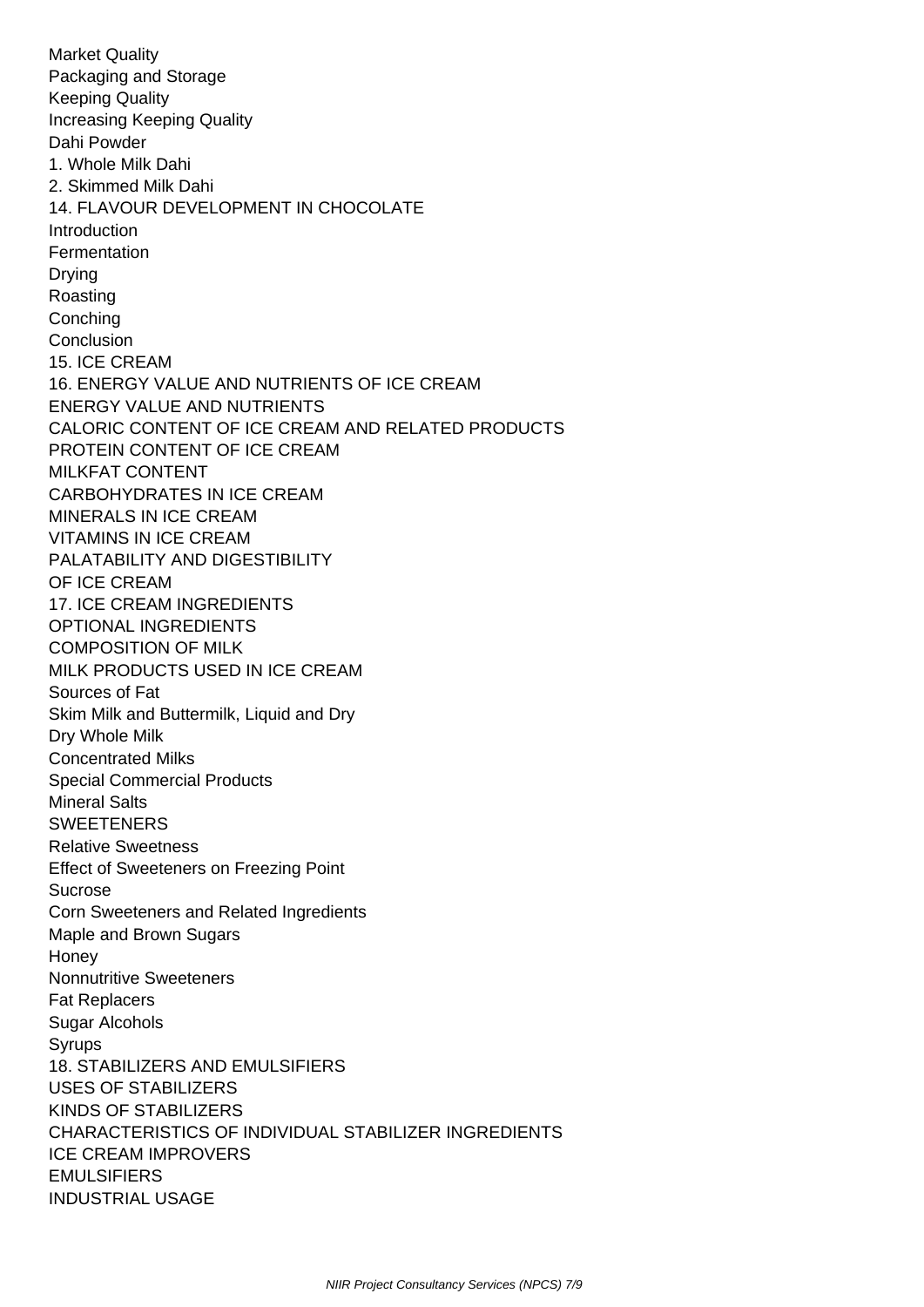19. FLAVOURING AND COLORING MATERIALS FLAVOURS FOR FROZEN DESSERTS VANILLA Imitation Vanilla Flavourings Consistency in Vanilla Quality Vanilla Ice Cream CHOCOLATE AND COCOA Processing Cocoa Beans Characteristics of Cocoa Chocolate Ice Cream Preparing Chocolate Syrup Freezing Characteristics Chocolate Confections FRUITS IN FROZEN DESSERTS Fresh Fruit Candied and Glaced Fruits Dried Fruits PROCEDURES AND RECIPES Strawberry Ice Cream Raspberry Ice Cream Peach Ice Cream Cherry Ice Cream Ice Cream with Complex Flavours Sugar Free NUTS SPICES AND SALT COLOR IN FROZEN DESSERTS FLAVOURING LOWFAT AND NONFAT ICE CREAM 20. MIX PROCESSING PREPARATION OF THE MIX Combining the Ingredients PASTEURIZATION OF THE MIX HOMOGENIZATION AGING MIXES PACKAGING MIXES FOR SALE FLAVOURING MIXES 21. THE FREEZING PROCESS PREFREEZING TESTS FREEZING OPERATIONS CHANGES THAT TAKE PLACE DURING THE FREEZING PROCESS REFRIGERATION NEEDED TO FREEZE ICE CREAM CALCULATING REFRIGERATION REQUIREMENTS TYPES OF FREEZERS The Continuous Freezer The Refrigeration System Advanced Programmable Freezers Shut Down and Cleaning of the Freezer The Batch Freezer Operation of the Batch Freezer Filling Containers from a Batch Freezer 22. FANCY MOLDED ICE CREAMS, NOVELTIES, AND SPECIALS PRODUCTION SYSTEMS